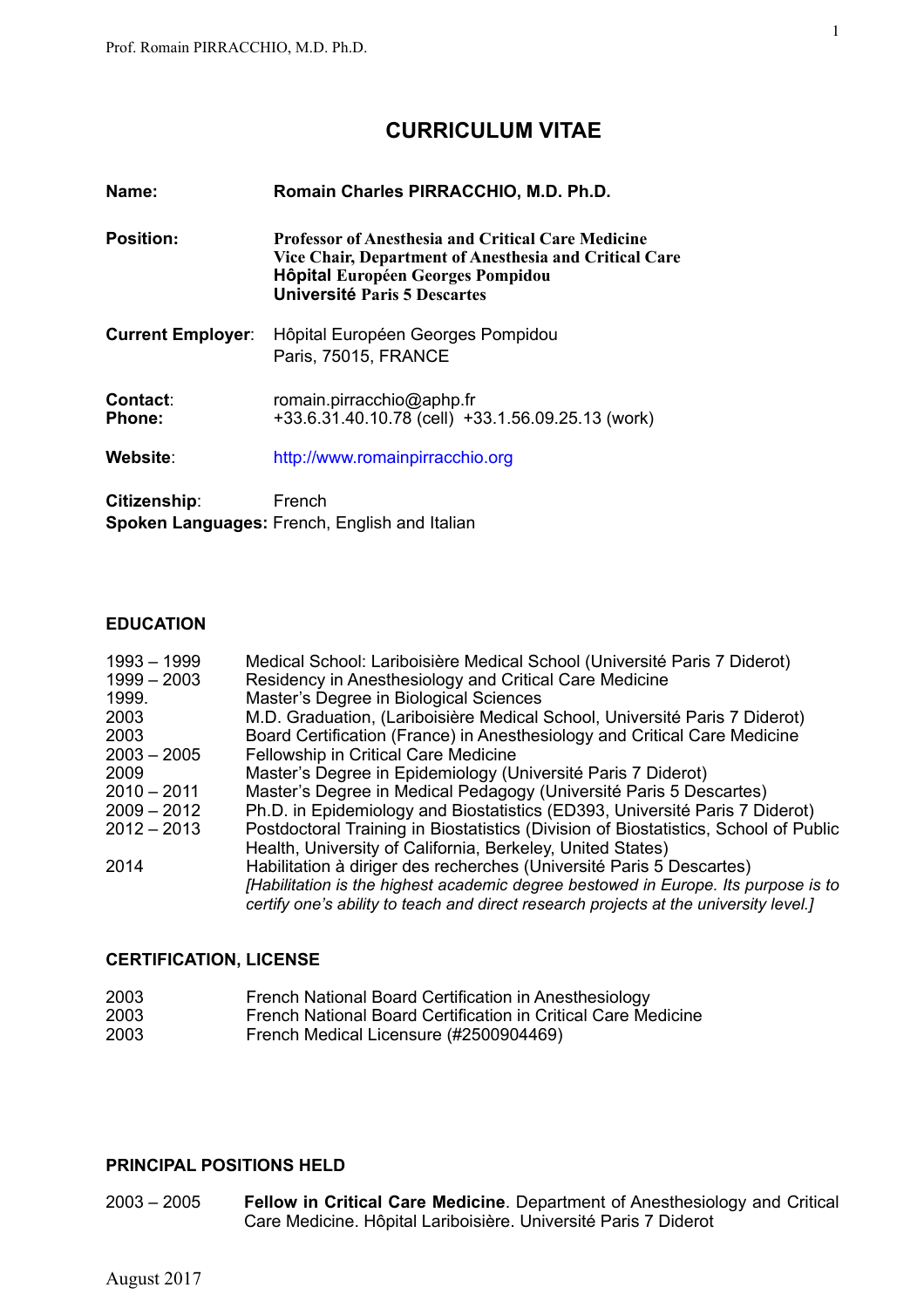| $2005 - 2010$    | Assistant Professor in Anesthesiology and Critical Care. Department of<br>Anesthesiology and Critical Care Medicine. Hôpital Lariboisière. Université |
|------------------|-------------------------------------------------------------------------------------------------------------------------------------------------------|
|                  | Paris 7 Diderot.                                                                                                                                      |
| $2005 - 2010$    | Medical Director, Neurosurgical ICU and Neuroanesthesia. Department of                                                                                |
|                  | Anesthesiology and Critical Care Medicine. Hôpital Lariboisière. Université                                                                           |
|                  | Paris 7 Diderot.                                                                                                                                      |
| $2010 - 2014$    | <b>Medical Director Surgical and Trauma ICU.</b> Department of Anesthesiology                                                                         |
|                  | and Critical Care Medicine, Hôpital Européen Georges Pompidou. Université                                                                             |
|                  | Paris 7 Diderot.                                                                                                                                      |
| $2015 - 2016$    | Visiting Associate Professor (Step 2). Department of Anesthesia and                                                                                   |
|                  | Perioperative Care. San Francisco General Hospital. University of California,                                                                         |
|                  | San Francisco.                                                                                                                                        |
| $2016$ – present | <b>Adjunct Associate Professor.</b> Department of Anesthesia and Perioperative                                                                        |
|                  | Care. San Francisco General Hospital. University of California, San Francisco.                                                                        |
| $2016$ – present | Professor and Vice Chair. Department of Anesthesia and Critical Care                                                                                  |
|                  | Medicine. Hôpital Européen Georges Pompidou. Université Paris 5 Descartes.                                                                            |

#### **OTHER POSITIONS HELD CONCURRENTLY**

- 2008 2012 **Research Assistant.** Causal Inference at INSERM UMR-S 717. Biostatistics and Clinical Epidemiology. Hôpital Saint Louis. Université Paris 7 Diderot.
- 2012 present **Associate Researcher.** Causal Inference and Modeling Strategies at INSERM UMR-S 1153. Biostatistics and Clinical Epidemiology. Hôpital Saint Louis. Université Paris 7 Diderot.
- 2015 2016 **Affiliate Associate Professor**. Division of Biostatistics. School of Public Health. University of California, Berkeley.

#### **HONORS AND AWARDS**

- 2016 Research Award: International Sepsis Forum, European Society of Intensive Care Medicine. 2014 Reviewer of the Year: Journal of Clinical Epidemiology
- 2003 Best Clinical Research: French Society of Anesthesiology and Critical Care Medicine.

## **KEYWORDS / AREAS OF INTEREST**

Quality improvement in health care, trauma anesthesia (trauma bay, perioperative and ICU trauma care), staff development using lean management principles, medical education and direct hands-on teaching, clinical research, transitional research, causal inference, machine learning, biostatistics and epidemiology.

## **CLINICAL ACTIVITIES SUMMARY**

Besides my management duties as vice chairman, on average, I cover 10-12 daytime clinical shifts and 5-6 night calls (in house) per month. I supervise and provide direct patient care in the operating rooms, in the Post Anesthesia Care Unit and Trauma Bay, and in the Intensive Care Units. I cover all perioperative and ICU patient care services at the Hôpital Européen Georges Pompidou, including major trauma, major cardiovascular surgery and transplant services. Our institution does not provide major pediatric care and intracranial neurosurgical care (except trauma).

#### **MEMBERSHIPS**

- 2003 present French Society of Anesthesiology and Critical Care Medicine<br>2003 present European Society of Intensive Care Medicine
- 2003 present European Society of Intensive Care Medicine<br>2017 present Board of Referees, Fulbright Foundation
- Board of Referees, Fulbright Foundation

 $\mathcal{L}$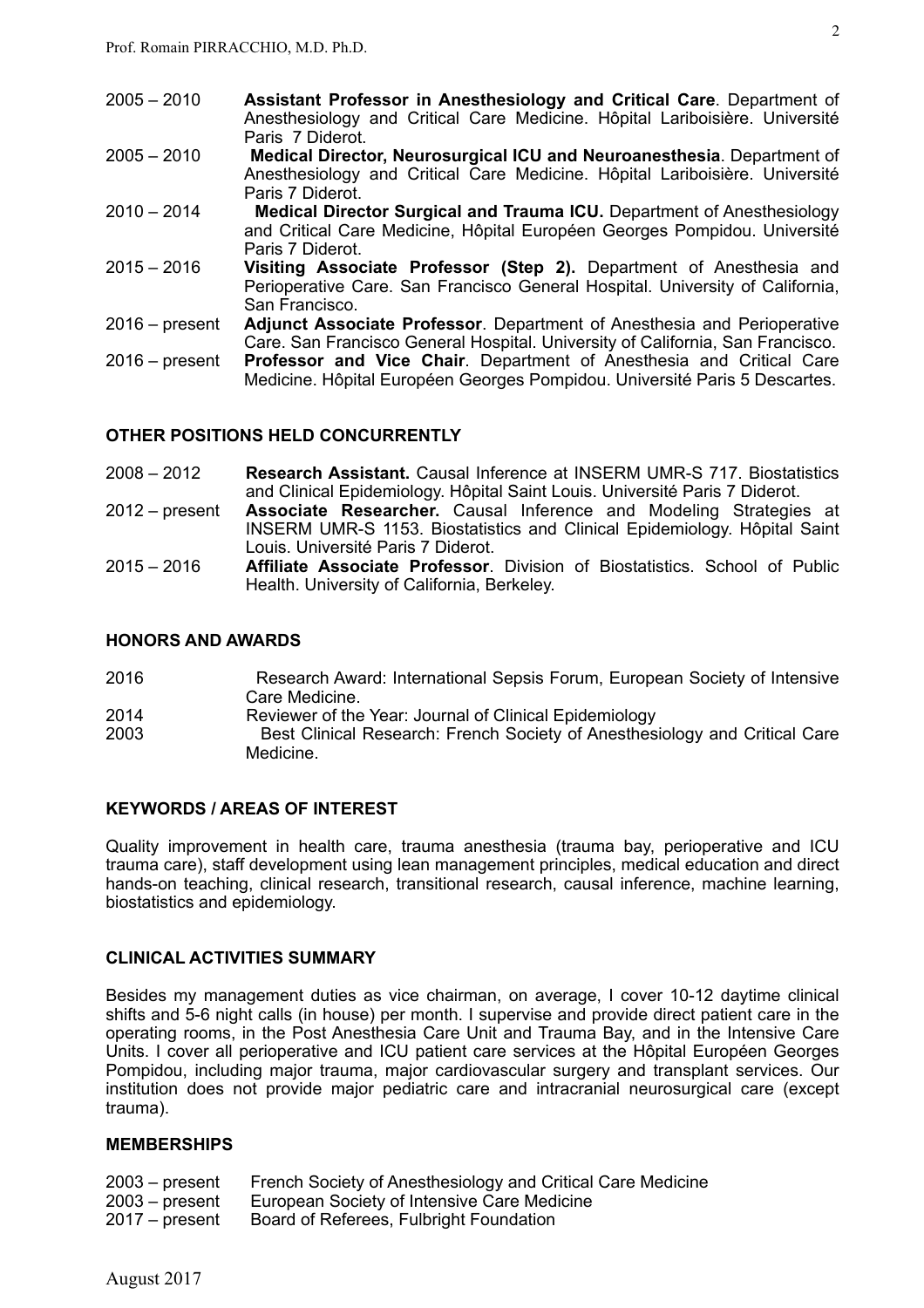## **SERVICE TO PROFESSIONAL ORGANIZATIONS**

2016 – present Editorial Board, French Society of Anesthesiology and Critical Care Medicine

## **SERVICE TO PROFESSIONAL PUBLICATIONS**

Clinical Medicine:

| $2016$ – present | <b>Associate Editor Anaesthesia Critical Care and Pain Medicine</b> |
|------------------|---------------------------------------------------------------------|
| $2010 - present$ | <b>Reviewer Resuscitation</b>                                       |
| $2013 - present$ | <b>Reviewer Intensive Care Medicine</b>                             |
| $2013$ – present | <b>Reviewer</b> Critical Care Medicine                              |
| $2015 - present$ | <b>Reviewer</b> Anesthesiology                                      |
| $2015 - present$ | <b>Reviewer</b> European Heart Journal – Acute Cardiovascular Care  |
| $2015 - present$ | <b>Reviewer</b> Journal of Cardiac Failure                          |
| $2015 - present$ | <b>Reviewer Annals of Intensive Care</b>                            |
| $2016$ – present | <b>Reviewer</b> Anesthesia and Critical Care Medicine               |

Biostatistics and Epidemiology:

| $2014 - present$ | <b>Reviewer</b> Journal of Clinical Epidemiology                |
|------------------|-----------------------------------------------------------------|
| $2014 - present$ | <b>Reviewer</b> Pharmacoepidemiology and Drug Safety            |
| $2015 - present$ | <b>Reviewer Statistics in Medicine</b>                          |
| $2016$ – present | <b>Reviewer</b> Journal of the American Statistical Association |
| $2016$ – present | <b>Reviewer</b> Journal of Causal Inference                     |

## **SELECTED INVITED PRESENTATIONS – INTERNATIONAL** (English-language conferences)

| 2003 | Quebec Anesthesia Society Annual Meeting (Quebec, Canada)             |
|------|-----------------------------------------------------------------------|
| 2008 | Committee for European Education in Anesthesiology (Pristina, Kosovo) |
| 2010 | Tunisian Society of Anesthesia (Sousse, Tunisia)                      |
| 2011 | Tunisian Society of Emergency Medicine (Monastir, Tunisia)            |
| 2013 | International Biometric Society (Los Angeles, USA)                    |
| 2014 | Critical Care Data Hackathon (London, UK)                             |
| 2014 | Annual Critical Care Symposium (Manchester, UK)                       |
| 2015 | International Biometric Society (Baltimore, USA)                      |
| 2016 | European Anesthesia Society Annual Meeting (London, UK)               |
| 2017 | Annual Critical Care Symposium (Manchester, UK)                       |
| 2017 | European Lean Healthcare Transformation Summit (Brussels, Belgium)    |

## **SELECTED INVITED PRESENTATIONS – NATIONAL** (French-language conferences)

| $2003 - 2017$ | French Society of Anesthesia and Intensive Care Medicine |  |  |
|---------------|----------------------------------------------------------|--|--|
|               |                                                          |  |  |

- 2013 National Conference on Medical Errors
- 2013 French Society of Emergency Medicine
- 2014 French Society of Clinical Epidemiology
- 2017 French Society of Thoracic Surgery
- 2017 12<sup>th</sup> Parisian Conference on Organ Donation and Transplant

## **HOSPITAL, UNIVERSITY and PUBLIC SERVICE**

## **SERVICE ACTIVITIES SUMMARY**

I have participated actively in many committees at both the hospital and university level. These committees have focused on a broad array of topics, including management of clinical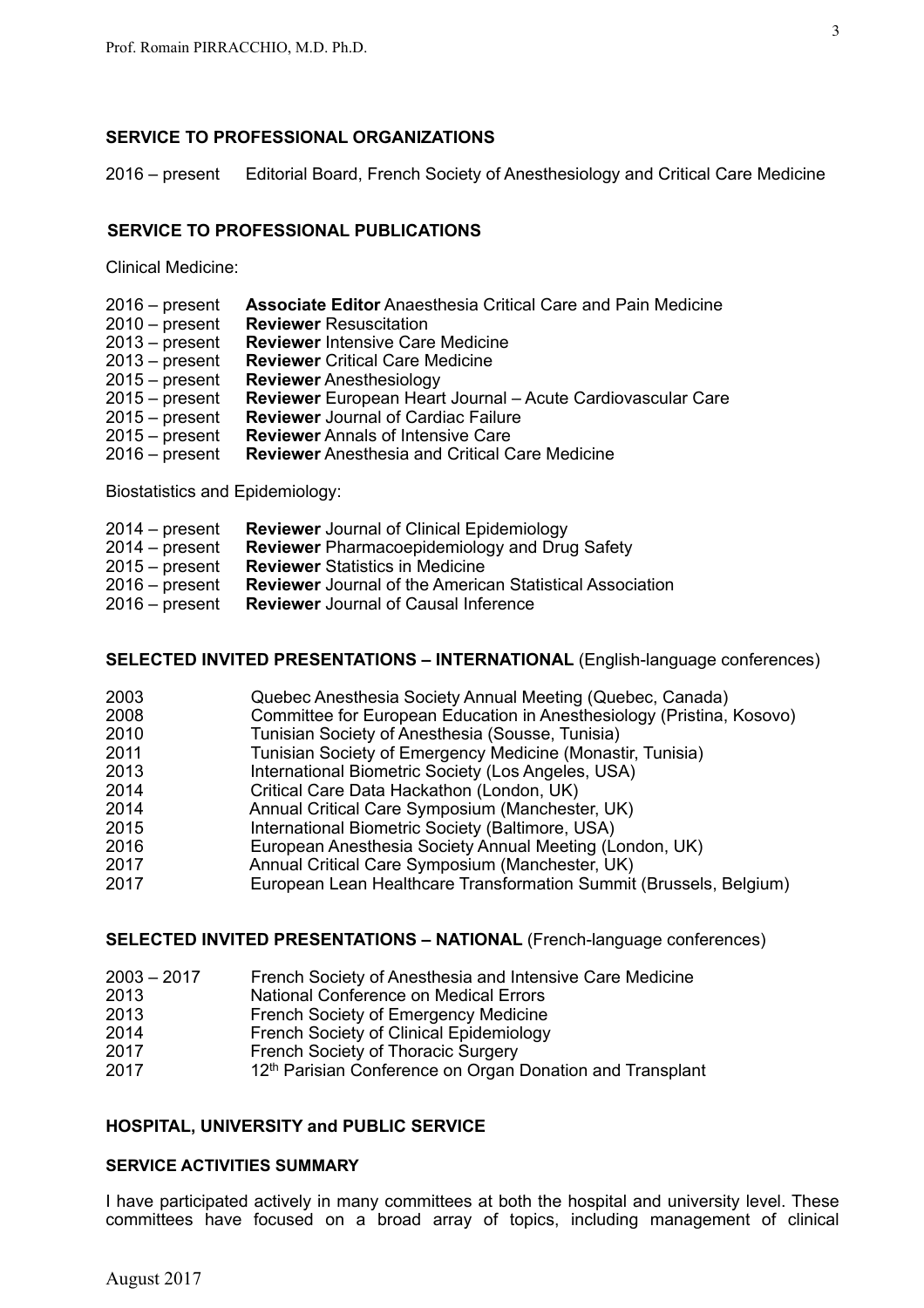operations, research, teaching and funding allocation.

| $2005 - 2010$    | Continuity of Care Committee (Member)            |
|------------------|--------------------------------------------------|
| $2009 - 2010$    | Come and Go Surgery Center Committee (co-Chair)  |
| $2011 - 2015$    | Medical Staff Committee (Member)                 |
| $2013$ – present | Cardiac Arrest and ECMO Committee (co-Chair)     |
| $2016$ – present | Blood Transfusion Teaching Committee (Member)    |
| $2016$ – present | Lean Management for Trauma Committee (Chair)     |
| $2016$ – present | Informatics Committee (Member)                   |
| $2017 - present$ | Board of Referees, Fulbright Foundation (Member) |

#### **TEACHING and MENTORING**

#### **Medical School**

| 2013 – present | <b>Medical Students</b>                                                                                                                                                                                                              |
|----------------|--------------------------------------------------------------------------------------------------------------------------------------------------------------------------------------------------------------------------------------|
|                | • Introduction to Modeling Strategies                                                                                                                                                                                                |
| 2010 – present | <b>Residents in Anesthesiology and Critical Care Medicine</b><br>• Introduction to Medical Research Methodology and Biostatistics,<br>• Journal Clubs                                                                                |
| 2003 – present | <b>Residents in Critical Care Medicine</b><br>• Basic and Advanced Classes in Critical Care Medicine<br>• Transcranial Ultrasounds and Echocardiography<br>• Transthoracic Echocardiography<br>• Trauma Anesthesia and Resuscitation |
| 2003 – 2012    | <b>Residents in Emergency Medicine</b><br>• Patient Evaluation in the Emergency Situations<br>• Early Treatment of Acute Life-Threatening Pathologies                                                                                |

#### **School of Public Health - Biostatistics**

| 2012 – present         | Master's degree                                                 |
|------------------------|-----------------------------------------------------------------|
|                        | • Introduction to Propensity Score methods                      |
| 2013 <del>–</del> 2015 | <b>Ph.D. Students in Biostatistics, School of Public Health</b> |
|                        | • Introduction to Causal Inference                              |
|                        | • Double Robust Causal Estimators                               |
|                        | • Introduction to Targeted Maximum Likelihood Estimation        |

#### **School of Nursing**

2003 – 2013 **CRNA School**. CHU Pitié-Salpétrière. Université Paris 6 Pierre et Marie Curie.

## **Informal Teaching**

On a daily basis, I interact with fellows, residents and medical students, and participate in case reviews with medical housestaff. On a weekly basis, I lead the ICU rounds.

#### **Mentoring**

| $2009 - 2010$    | Dr Matthieu Legrand, MD. Mentoring for his Medical Thesis.                 |
|------------------|----------------------------------------------------------------------------|
| 2012 - 2013      | Dr Sophie Nebout, MD. Mentoring for her Medical Thesis.                    |
| 2012 - 2013      | Dr Emmanuel Caruana, MD. Mentoring for his Master Degree in Biostatistics. |
| $2013 - 2017$    | Dr Emmanuel Caruana, MD. Mentoring for his PhD in Biostatistics.           |
| $2014 - 2015$    | Dr Arthur Neuschwander, MD. Mentoring for his Medical Thesis.              |
| $2015 - present$ | Dr Baptiste Duceau, MD. Mentoring for his Medical Thesis.                  |
| $2016 - present$ | Dr Elodie Lang, MD. Mentoring for her Medical Thesis.                      |
| $2016 - present$ | Dr Sarah Chetrit Luzon, MD. Mentoring for her Medical Thesis.              |
| $2016 - present$ | Dr Florian Roquet, MD. Mentoring for his Master Degree in Biostatistics.   |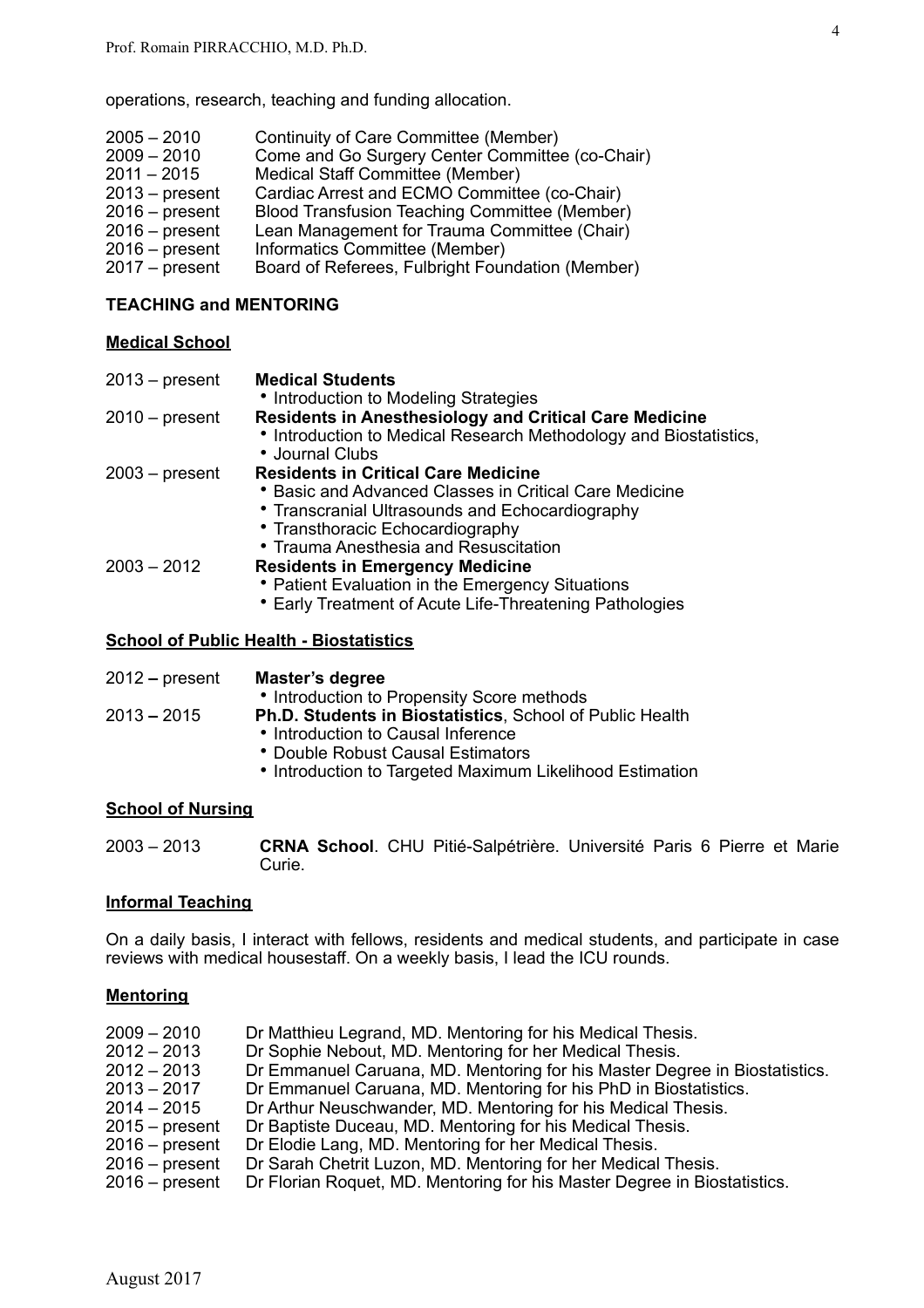## **RESEARCH AND CREATIVE ACTIVITIES**

#### **Research Awards and Grants**

- 2003 Best Clinical Research: French Society of Anesthesiology and Critical Care Medicine €1,500
- 2012 Bourse pour la Mobilité Assistance Publique Hôpitaux de Paris €10,000
- 2012 Funding from the FULBRIGHT French-American Foundation (Monahan Award) €25,000
- 2013 Patient Centered Outcome Research Institute (PCORI) Grant \$350,000/year for 3 years
- 2013 French Fund for Medical Research (FRM) €250,000
- 2014 Reviewer of the Year 2014: Journal of Clinical Epidemiology.
- 2016 Research Award. International Sepsis Forum, European Society of Intensive Care Medicine.
- 2016 Paul Bennetot Foundation Research Grant €89,000
- 2017 MASTODONS Centre National pour la Recherche Scientifique (CNRS) €15,000

#### **Peer Reviewed Publications**

| <b>Citation indices</b> | All      | <b>Since 2012</b> |
|-------------------------|----------|-------------------|
| Citations               | 1059 818 |                   |
| h-index                 | 15       | 14                |
| i10-index               | 22.      | -21               |

Recent Significant Peer Reviewed Publications

1. **Pirracchio R**, Petersen ML, Carone M, Rigon MR, Chevret S, van der Laan MJ. Mortality prediction in intensive care units with the Super ICU Learner Algorithm (SICULA): a population-based study. Lancet Respir Med. 2015 Jan;3(1):42-52.

In this study, I developed a machine learning-based algorithm to predict hospital mortality in critically ill patients. I showed that this approach clearly outperforms all current severity scores. I designed the study, ran the analysis and drafted the paper.

2. **Pirracchio R**, Petersen ML, van der Laan M. Improving propensity score estimators' robustness to model misspecification using super learner. Am J Epidemiol. 2015 Jan 15;181(2):108-19.

In this study, I developed a new method based on machine learning to estimate the propensity score and was able to show a clear benefit in estimating treatment effect from observational data. I designed the study, ran the analysis and drafted the paper.

3. **Pirracchio R**, Yue JK, Manley GT, van der Laan MJ, Hubbard AE; TRACK-TBI Investigators including Wayne A Gordon, Hester F Lingsma, Andrew IR Maas, Pratik Mukherjee, David O Okonkwo, David M Schnyer, Alex B Valadka and Esther L Yuh. Collaborative targeted maximum likelihood estimation for variable importance measure: Illustration for functional outcome prediction in mild traumatic brain injuries. Stat Methods Med Res. 2016 Jun 29. pii: 0962280215627335

In this study in collaboration with the Brain and Spinal Injury Center at ZSFG, we intended to identify the predictors of a poor neurological outcome in mild traumatic brain injuries. Given the complexity of the data structure, we used a novel statistical method based on machine learning. I co-designed the study, ran the analysis and co-drafted the paper.

4. Cholley B, Caruba T, Grosjean S, Amour J, Ouattara A, Villacorta J, Miguet B, Guinet P, Lévy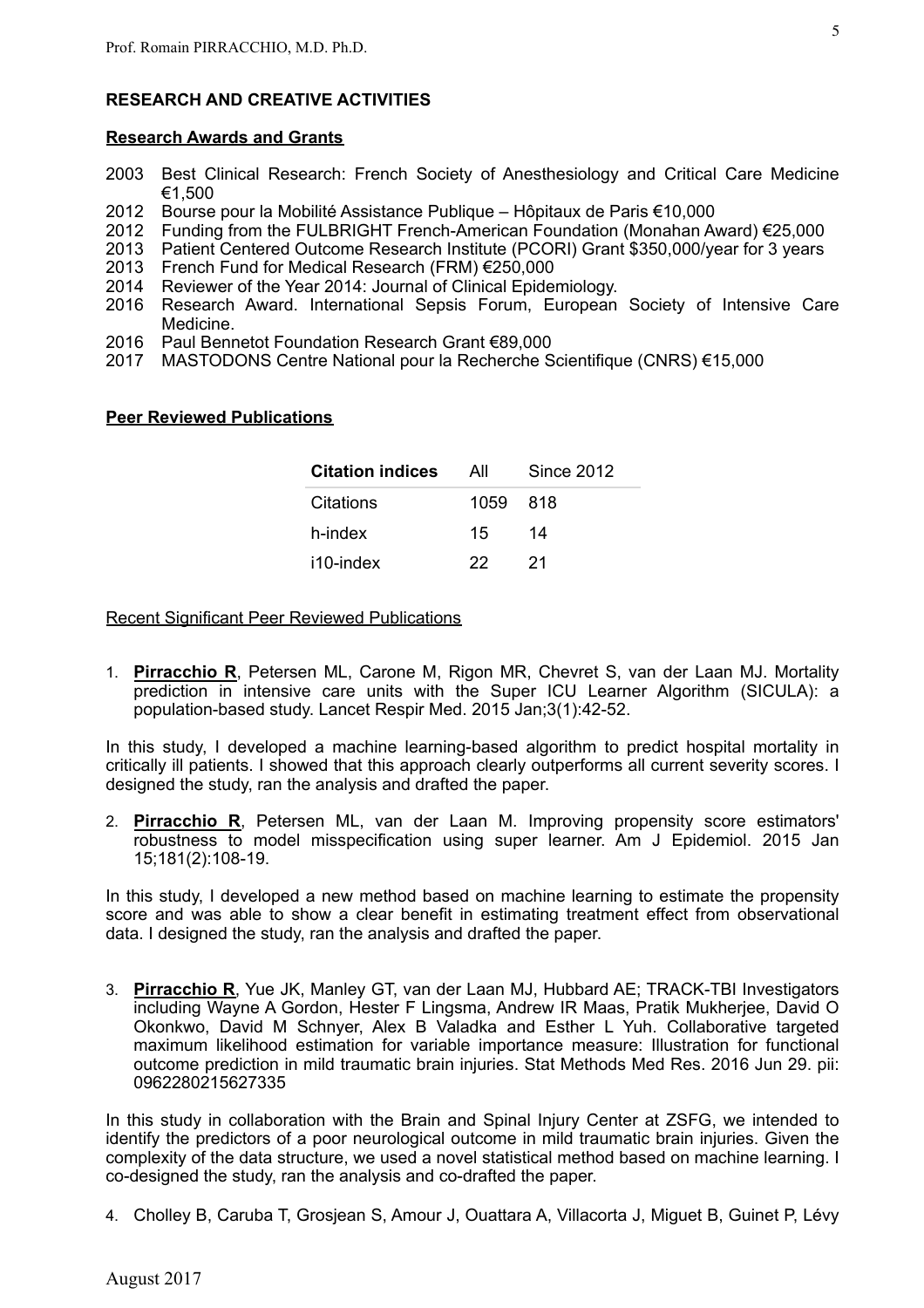F, Squara P, Aït Hamou N, Carillon A, Boyer J, Boughenou MF, Rosier S, Robin E, Radutoiu M, Durand M, Guidon C, Desebbe O, Charles-Nelson A, Menasché P, Rozec B, Girard C, Fellahi JL, **Pirracchio R**, Chatellier G. Effect of Levosimendan on Low Cardiac Output Syndrome in Patients With Low Ejection Fraction Undergoing Coronary Artery Bypass Grafting With Cardiopulmonary Bypass: The LICORN Randomized Clinical Trial. JAMA. 2017 Aug 8;318(6):548-556. doi: 10.1001/jama.2017.9973.

In this study, I collaborated with the clinicians in designing the study, analyzing the data and drafting the manuscript.

#### All Peer Reviewed Publications

- 1. N Liu, T Chazot, B Trillat, **R Pirracchio**, L Barvais, JD Law Koune, M Fischler. Feasibility of closed-loop titration of propofol guided by the Bispectral Index for general anaesthesia induction: a prospective randomized study. Eur J Anaesthesiol. 2006 Jun;23(6):465-9.
- 2. **Pirracchio R**\*, Plaisance P\*, Berton C, Vicaut E, Payen D. A randomised study of Out-of-Hospital Continuous Positive Airway Pressure for Acute Cardiogenic Pulmonary Oedema: physiological and clinical effects. European Heart Journal, 2007. Dec;28(23):2895-901. (\* both first author)
- 3. **Pirracchio R**, Cholley B, De Hert S, Mebazaa A. Diastolic heart failure in anaesthesia and critical care. Br J Anaesth. 2007 Jun;98(6):707-21.
- 4. **Pirracchio R**, Payen D, Plaisance P. The impedance threshold valve for adult cardiopulmonary resuscitation: a review of the literature. Curr Opin Crit Care. 2007 Jun; 13(3):280-6.
- 5. **Pirracchio R**, Deye N, Lukaszewicz AC, Mebazaa A, Cholley B, Matéo J, Mégarbane B, Launay JM, Peynet J, Baud F, Payen D. [Impaired plasma B-type natriuretic peptide](http://www.ncbi.nlm.nih.gov/pubmed/18679125?itool=EntrezSystem2.PEntrez.Pubmed.Pubmed_ResultsPanel.Pubmed_RVDocSum&ordinalpos=5) [clearance in human septic shock.](http://www.ncbi.nlm.nih.gov/pubmed/18679125?itool=EntrezSystem2.PEntrez.Pubmed.Pubmed_ResultsPanel.Pubmed_RVDocSum&ordinalpos=5) Crit Care Med. 2008 Sep;36(9):2542-6.
- 6. **Pirracchio R**, Logeart D, Noveanu M, Mebazaa A, Mueller C. [The use of natriuretic](http://www.ncbi.nlm.nih.gov/pubmed/18787446?itool=EntrezSystem2.PEntrez.Pubmed.Pubmed_ResultsPanel.Pubmed_RVDocSum&ordinalpos=4)  [peptides in the intensive care unit.](http://www.ncbi.nlm.nih.gov/pubmed/18787446?itool=EntrezSystem2.PEntrez.Pubmed.Pubmed_ResultsPanel.Pubmed_RVDocSum&ordinalpos=4) Curr Opin Crit Care. 2008 Oct;14(5):536-42.
- 7. Vergez M, **Pirracchio R**, Mateo J, Payen D, Cholley B. [Tako Tsubo cardiomyopathy in a](http://www.ncbi.nlm.nih.gov/pubmed/19581037?itool=EntrezSystem2.PEntrez.Pubmed.Pubmed_ResultsPanel.Pubmed_RVDocSum&ordinalpos=3)  [patient with multiple trauma.](http://www.ncbi.nlm.nih.gov/pubmed/19581037?itool=EntrezSystem2.PEntrez.Pubmed.Pubmed_ResultsPanel.Pubmed_RVDocSum&ordinalpos=3) Resuscitation. 2009 Sep;80(9):1074-7
- 8. **Pirracchio R**, Salem R, Mebazaa A. [Use of B-type natriuretic peptide in critically ill](http://www.ncbi.nlm.nih.gov/pubmed/20477521)  [patients.](http://www.ncbi.nlm.nih.gov/pubmed/20477521) Biomark Med. 2009 Oct;3(5):541-7.
- 9. **Pirracchio R**, Mateo J, Raskine L, Rigon MR, Lukaszewicz AC, Mebazaa A, Hammitouche Y, Sanson-Le Pors MJ, Payen D. [Can bacteriological upper airway](http://www.ncbi.nlm.nih.gov/pubmed/19623054?itool=EntrezSystem2.PEntrez.Pubmed.Pubmed_ResultsPanel.Pubmed_RVDocSum&ordinalpos=2)  [samples obtained at intensive care unit admission guide empiric antibiotherapy for](http://www.ncbi.nlm.nih.gov/pubmed/19623054?itool=EntrezSystem2.PEntrez.Pubmed.Pubmed_ResultsPanel.Pubmed_RVDocSum&ordinalpos=2)  [ventilator-associated pneumonia?](http://www.ncbi.nlm.nih.gov/pubmed/19623054?itool=EntrezSystem2.PEntrez.Pubmed.Pubmed_ResultsPanel.Pubmed_RVDocSum&ordinalpos=2) Crit Care Med. 2009 Sep;37(9):2559-63.
- 10. Lukaszewicz AC, Grienay M, Resche-Rigon M, **Pirracchio R**, Faivre V, Boval B, Payen D. [Monocytic HLA-DR expression in intensive care patients: interest for prognosis and](http://www.ncbi.nlm.nih.gov/pubmed/19707128?itool=EntrezSystem2.PEntrez.Pubmed.Pubmed_ResultsPanel.Pubmed_RVDocSum&ordinalpos=1)  [secondary infection prediction. Crit Care Med. 2009 Oct;37\(10\):2746-52.](http://www.ncbi.nlm.nih.gov/pubmed/19707128?itool=EntrezSystem2.PEntrez.Pubmed.Pubmed_ResultsPanel.Pubmed_RVDocSum&ordinalpos=1)
- 11. Heyer L, Mebazaa A, Gayat E, Resche-Rigon M, Rabuel C, Rezlan E, Lukascewicz AC, Madadaki C, **Pirracchio R**, Schurando P, Morel O, Fargeaudou Y, Payen D. [Cardiac](http://www.ncbi.nlm.nih.gov/pubmed/19951392?itool=EntrezSystem2.PEntrez.Pubmed.Pubmed_ResultsPanel.Pubmed_RVDocSum&ordinalpos=1)  [troponin and skeletal muscle oxygenation in severe post-partum haemorrhage.](http://www.ncbi.nlm.nih.gov/pubmed/19951392?itool=EntrezSystem2.PEntrez.Pubmed.Pubmed_ResultsPanel.Pubmed_RVDocSum&ordinalpos=1) Crit Care. 2009;13 Suppl 5:S8.
- 12. Legrand M, Mik EG, Balestra GM, Lutter R, **Pirracchio R**, Payen D, Ince C. [Fluid](http://www.ncbi.nlm.nih.gov/pubmed/19996951?itool=EntrezSystem2.PEntrez.Pubmed.Pubmed_ResultsPanel.Pubmed_RVDocSum&ordinalpos=2)  [resuscitation does not improve renal oxygenation during hemorrhagic shock in rats.](http://www.ncbi.nlm.nih.gov/pubmed/19996951?itool=EntrezSystem2.PEntrez.Pubmed.Pubmed_ResultsPanel.Pubmed_RVDocSum&ordinalpos=2)  Anesthesiology. 2010 Jan;112(1):119-27.
- 13. **Pirracchio R**, Resche Rigon M., Bresson D., Basta B., Mebazaa A., Welschbillig S., Heyer L., Kechiche H., Madadaki C., Chollet A., George B., Payen D. One-year outcome following neurosurgery for intracranial tumor in elderly patients. J Neurosurg Anesthesiol. 2010 Oct; 22(4):342-6.
- 14. Gayat E, **Pirracchio R**, Resche-Rigon M, Mebazaa A, Mary JY, Porcher R. [Propensity](http://www.ncbi.nlm.nih.gov/pubmed/20689924) [scores in intensive care and anaesthesiology literature: a systematic review. Intensive](http://www.ncbi.nlm.nih.gov/pubmed/20689924) Care Med. 2010 ; 36(12):1993-2003.
- 15. **Pirracchio R**, Legrand M., Resche Rigon M., Mateo J., Lukaszewicz A.C., Mebazaa A., Raskine L., Sanson Le Pors M.J. and Payen D. Arterial Catheters-Related Bloodstream Infections: Results of a 8 years survey in a surgical ICU. Crit Care Med. 2011 Jun;39(6): 1372-6.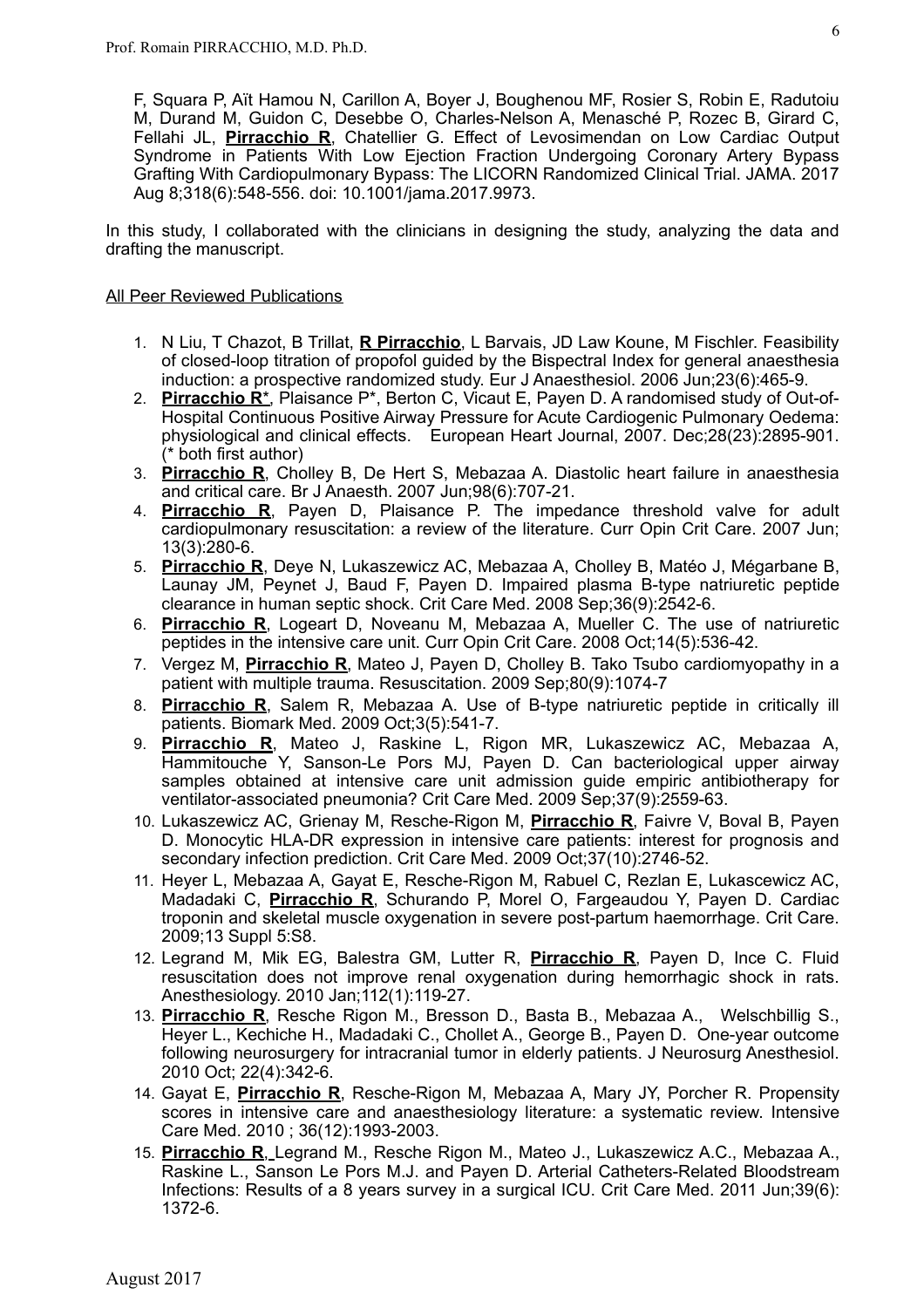- 16. Edbrooke DL, Minelli C, Mills GH, Iapichino G, Pezzi A, Corbella D, Jacobs P, Lippert A, Wiis J, Pesenti A, Patroniti N, **Pirracchio R**, Payen D, Gurman G, Bakker J, Kesecioglu J, Hargreaves C, Cohen SL, Baras M, Artigas A, Sprung CL. [Implications of ICU triage](http://www.ncbi.nlm.nih.gov/pubmed/21306645) [decisions on patient mortality: a cost-effectiveness analysis. Crit Care. 2011 Feb](http://www.ncbi.nlm.nih.gov/pubmed/21306645) 9;15(1):R56.
- 17. Chibbaro S, Di Rocco F, Makiese O, Mirone G, Marsella M, Lukaszewicz AC, Vicaut E, Turner B, Hamdi S, Spiriev T, Di Emidio P, **Pirracchio R**, Payen D, George B, Bresson D. [Neurosurgery and elderly: analysis through the years.](http://www.ncbi.nlm.nih.gov/pubmed/21301916) Neurosurg Rev. 2010 Apr;34(2): 229-34.
- 18. **Pirracchio R**, Sprung C, Payen D, Chevret S. Probability-of-treatment models for the evaluation of ICU admission in the elderly: Analysis of the ELDICUS observational database. J Clin Epidemiol. 2011 Dec;64(12):1373-82.
- 19. Chousterman B., **Pirracchio R**. De la iatrogénèse aux erreurs médicales: Revue de la littérature en Anesthésie-Réanimation et Approche Analytique. Ann Fr Anesth Reanim. 2011 Dec; 30(12):914-22.
- 20. **Pirracchio R**, Sprung C, Payen D, Chevret S. [Benefits of ICU admission in critically ill](http://www.ncbi.nlm.nih.gov/pubmed/21936926)  [patients: whether instrumental variable methods or propensity scores should be used.](http://www.ncbi.nlm.nih.gov/pubmed/21936926) BMC Med Res Methodol. 2011 Sep 21;11:132.
- 21. Sprung CL, Baras M, Iapichino G, Kesecioglu J, Lippert A, Hargreaves C, Peezi A, **Pirracchio R**, Edbrooke D, Pesenti A, Bakker J, Gurman G, Cohen S, Wiis J, Payen D, Artigas A. The Eldicus observational study of triage decision making in European intensive care units. Part I: European intensive care admission triage scores (EICATS). Crit Care Med. 2012 Jan;40(1):125-31.
- 22. Sprung CL, Artigas A, Kesecioglu J, Pezzi A, Wiis J, **Pirracchio R**, Baras M, Edbrooke D, Pesenti A, Bakker J, Hargreaves C, Gurman G, Cohen S, Lippert A, Payen D, Corbella D, Iapichino G. The eldicus prospective, observational study of triage decision making in European intensive care units. Part II: Intensive care benefit for the elderly. Crit Care Med. 2012 Jan;40(1):132-8.
- 23. Nebout S., **Pirracchio R**. ScvO2 monitoring in critically ill patients. Cardiol Res Pract. 2012; 2012: 370697.
- 24. **Pirracchio R**, Resche Rigon M, Chevret S. Evaluation of the Propensity Score Methods for the Estimation of Marginal Odds Ratios in case of Small Sample Size. BMC Med Res Methodol. 2012 May 30;12(1):70.
- 25. **Pirracchio R**, Gallula S, Broche C, Ogereau C, Payen D. [Out-of-hospital assessment of](http://www.ncbi.nlm.nih.gov/pubmed/22152996)  [elderly patients' preference for ICU care\].](http://www.ncbi.nlm.nih.gov/pubmed/22152996) Ann Fr Anesth Reanim. 2012 Feb;31(2):114-9.
- 26. Resche-Rigon M, **Pirracchio R**, Robin M, Peffault De Latour R, Sibon D, Ades L, Ribaud P, Fermand JP, Thieblemont C, Socié G, Chevret S. [Estimating the treatment effect from](http://www.ncbi.nlm.nih.gov/pubmed/22898556)  [nonrandomized studies: The example of reduced intensity conditioning Allogeneic Stem](http://www.ncbi.nlm.nih.gov/pubmed/22898556)  [Cell Transplantation in hematological diseases.](http://www.ncbi.nlm.nih.gov/pubmed/22898556) BMC Blood Disord. 2012 Aug 16;12(1): 10.
- 27. Asehnoune K, Roquilly A, Sebille V; Corti-TC trial group. [Corticotherapy for traumatic](http://www.ncbi.nlm.nih.gov/pubmed/21999663)  [brain-injured patients--the Corti-TC trial: study protocol for a randomized controlled trial.](http://www.ncbi.nlm.nih.gov/pubmed/21999663) Trials. 2011 Oct 14;12:228.
- 28. **Pirracchio R**, Resche Rigon M, Chevret S, Zannad F Alla F, Mebazaa A. Continuous Positive Airway Pressure (CPAP) may not reduce Short-Term Mortality in Cardiogenic Pulmonary Edema : A propensity based Analysis. J Card Fail. 2013 Feb;19(2):108-16.
- 29. **Pirracchio R**, Resche Rigon M, Chevret S, Journois D. Simple Screening Statistical Tools to Detect Reporting Bias. When should we ask for raw data ? Critical Care Crit Care. 2013 May 7;17(3):142.
- 30. **Pirracchio R**, Parenica J, Resche Rigon M, Chevret S, Spinar J, Jarkovsky J, Zannad F, Alla F, Mebazaa A. Association between the Initial Drug Regimen and Short-term Mortality in Severe Cardiogenic Shocks. PlosOne. 2013 Aug 15;8(8):e71659. doi: 10.1371/journal.pone.0071659.
- 31. Nebout S., **Pirracchio R**. Intérêt du Monitorage de l'index bispectral (BIS) pour la détection précoce des hypoperfusions cérébrales. Annales Françaises d'Anesthésie et de Réanimation 2013 Aug 14. doi:pii: S0750-7658(13)01039-3. 10.1016/j.annfar. 2013.07.802.
- 32. **Pirracchio R**, Resche Rigon M., Chevret S, Journois D. Do Simple Screening Statistical Tools help Detecting Reporting Bias? . Ann Intensive Care. 2013 Sep 2;3(1):29.
- 33. Legrand M, **Pirracchio R** (both first authors), Rosa A, Petersen M, Van der Laan M, Fabiani JN, Fernandez-gerlinger MP, Podglajen I, Safran D, Cholley B, Mainardi JL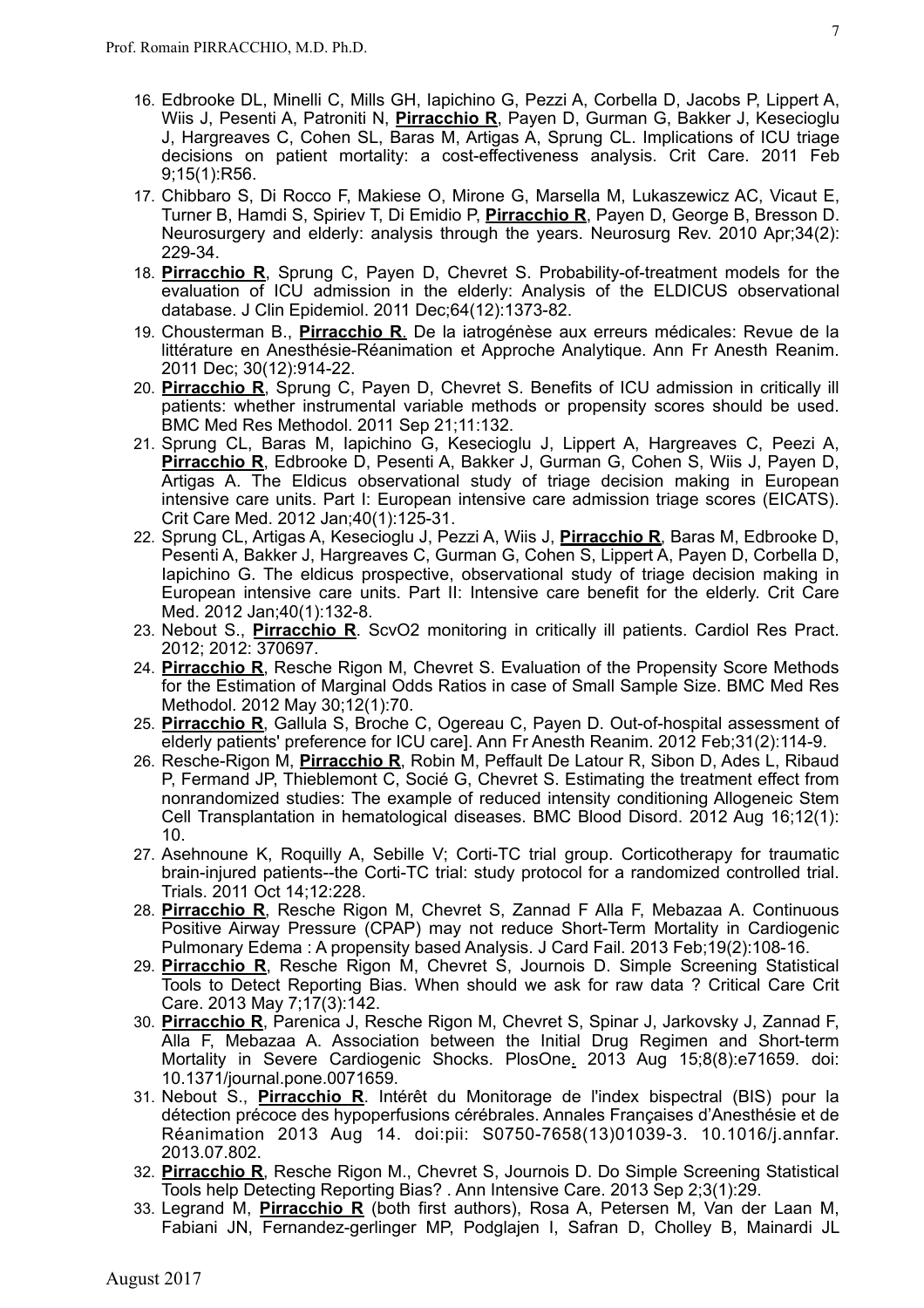Worsening of Renal Function Following Heart Surgery For Active Infective Endocarditis Incidence, Risk Factors and Prediction based on *Super Learning*. Crit Care. 2013 Oct 4;17(5):R220.

- 34. **Pirracchio R**, Resche Rigon M, Mebazaa A, Chevret S. Different Propensity Score Approaches yield different Estimations: Emphasis on Positivity Assumption Violation and Non Uniformity of Treatment Effect. Statistical methods in Medical Research. 2013 Nov 6
- 35. **Pirracchio R**, Mebazaa A. Reply to short-term mortality and CPAP in acute cardiac pulmonary edema : how and what can we be expecting ? J Card Fail 2013 Oct ; 19(10) : 723-4
- 36. **Pirracchio R**, Journois D. Comment on Induced Hypothermia in Severe Bacterial Meningitis: A Randomized Clinical Trial. Letter. JAMA 2014 Apr 2;311(13):1357
- 37. **Pirracchio R**, Ranzani O. Recalibrating our prediction models in the ICU: time to move from the abacus to the computer. Editorial. Intensive Care Med. 2014 Mar; 40(3): 438-41.
- 38. **Pirracchio R**, Petersen ML, Carone M, Rigon MR, Chevret S, van der Laan MJ. Mortality prediction in intensive care units with the Super ICU Learner Algorithm (SICULA): a population-based study. Lancet Respir Med. 2015 Jan;3(1):42-52.
- 39. Champigneulle B, Bellenfant-Zegdi F, Follin A, Lebard C, Guinvarch A, Thomas F, **Pirracchio R**, Journois D. Extracorporeal life support (ECLS) for refractory cardiac arrest after drowning: An 11-year experience. Resuscitation. 2014 Dec 5. pii: S0300-9572(14)00852-1.
- 40. **Pirracchio R**, Petersen ML, van der Laan M. Improving propensity score estimators' robustness to model misspecification using super learner. Am J Epidemiol. 2015 Jan 15;181(2):108-19.
- 41. Pasero D, Koeltz A, Placido R, Fontes Lima M, Haun O, Rienzo M, Marrache D, **Pirracchio R**, Safran D, Cholley B. Improving ultrasonic measurement of diaphragmatic excursion after cardiac surgery using the anatomical M-mode: a randomized crossover study. Intensive Care Med. 2015 Jan 9.
- 42. Caruana E, Duchateau FX, Cornaglia C, Devaud ML, **Pirracchio R**. Tracheal intubation related complications in the prehospital setting. Emerg Med J. 2015 Jan 20.
- 43. Neuschwander A, Couffin S, Huynh TM, Journois D, Cholley B, Pinot de Villechenon G, Achouh P, Fabiani JN, Safran D, **Pirracchio R**. Determinants of Transcutaneous ear lobe CO2 tension (PtCO2) at 37°C during on-pump cardiac surgery. Journal of Cardiothoracic and Vascular Anesthesia. J Cardiothorac Vasc Anesth. 2014 Dec 12.
- 44. Caruana E, Chevret S, Resche-Rigon M, **Pirracchio R**. A new Weighted Balance Measure helped to select the Variables to be included in a Propensity Score Model. J Clin Epidemiol. 2015 May 1
- 45. Bailly S, **Pirracchio R**, Timsit JF. What's new to quantify causal effects from longitudinal cohort studies. A brief introduction to marginal structural models for intensivists. Intensive Care Medicine 2016 Apr;42(4):576-9. doi: 10.1007/s00134-015-3919-6. Epub 2015 Jun 24.
- 46. **Pirracchio R**, Yue, Manley G, van der Laan M., Hubbard A. and the TRACK-TBI Investigators. Collaborative Targeted Maximum Likelihood Estimation (cTMLE) for Variable Importance Measure: Illustration for Functional Outcome Prediction in Mild Traumatic Brain Injuries. Stat Methods Med Res. 2016 Jun 29. pii: 0962280215627335.
- 47. **Pirracchio R**, Maze M. Will Xenon be a valuable addition in Perioperative and Critical Care Settings? Anesth Analg. 2016 Mar;122(3):593-6.
- 48. Haarbauer-Krupa J, Taylor CA, Yue JK, Winkler EA, **Pirracchio R**, Cooper SR, Burke JF, Stein MB, Manley GT. Screening for Post-Traumatic Stress Disorder in a Civilian Emergency Department Population with Traumatic Brain Injury. J Neurotrauma. 2016 Jun 10.
- 49. Follin A, Jacqmin S, Chhor V, Bellenfant F, Robin S, Guinvarc'h A, Thomas F, Loeb T, Mantz J, **Pirracchio R**. Tree-based algorithm for prehospital triage of polytrauma patients. Injury. 2016 Jul;47(7):1555-61.
- 50. Caruana E, Chevret S, **Pirracchio R**. Effect of cricoid pressure on laryngeal view during prehospital tracheal intubation: a propensity-based analysis. Emerg Med J. 2016 Sep 30. pii: emermed-2016-205715. doi: 10.1136/emermed-2016-205715.
- 51. Radke OC, Schneider T, Braune A, **Pirracchio R**, Fischer F, Koch T. Comparison of distribution of lung aeration measured with EIT and CT in spontaneously breathing, awake patients. Biomed Mater Eng. 2016 Sep 28;27(4):315-325.
- 52. Juillard C, Cooperman L, Allen I, **Pirracchio R**, Henderson T, Marquez R, Orellana J, Texada M, Dicker R. A decade of hospital-based violence intervention: Benefits and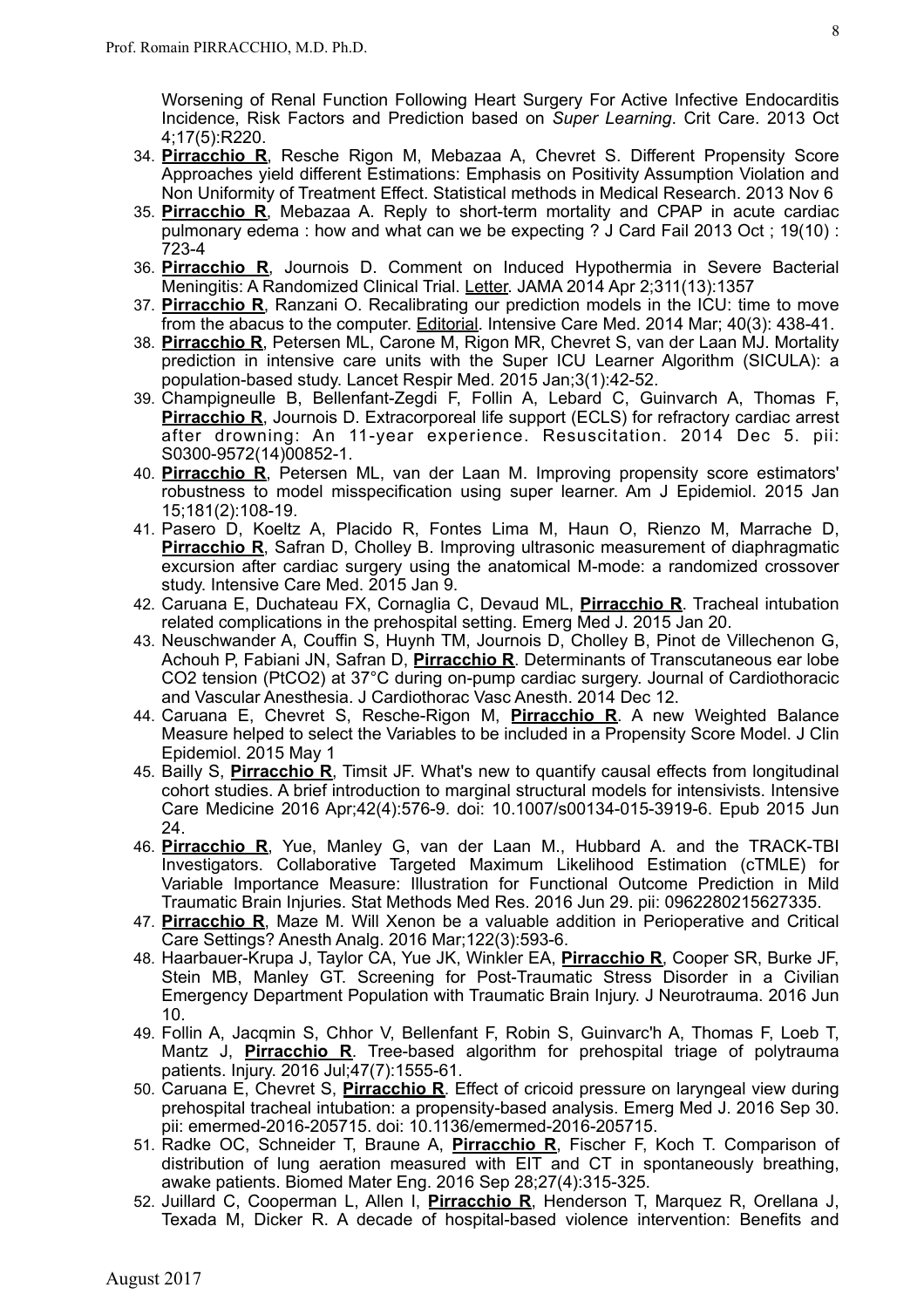shortcomings. J Trauma Acute Care Surg. 2016 Sep 21.

- 53. Chousterman BG, **Pirracchio R**, Guidet B, Aegerter P, Mentec H; CUB-REA network. Impact of Resident Rotations on Critically Ill Patient Outcomes: Results of a French Multicenter Observational Study. PLoS One. 2016 Sep 14;11(9):e0162552.doi10.1371/ journal.pone.0162552. eCollection 2016.
- 54. **Pirracchio R**, Yue JK, Manley GT, van der Laan MJ, Hubbard AE; TRACK-TBI Investigators including Wayne A Gordon, Hester F Lingsma, Andrew IR Maas, Pratik Mukherjee, David O Okonkwo, David M Schnyer, Alex B Valadka and Esther L Yuh. Collaborative targeted maximum likelihood estimation for variable importance measure: Illustration for functional outcome prediction in mild traumatic brain injuries. Stat Methods Med Res. 2016 Jun 29. pii: 0962280215627335
- 55. Chatelon J, Bourillon C, Darmon H, Carbonne H, Chhor V, Follin A, Cholley B, Guinvarc'h A, Mantz J, **Pirracchio R**. Feasibility and Predictive Value of Ultrasound Assessment of the Gastric Residual Volume in Surgical Critically Ill Patients: A Pilot Study. Crit Care Med. 2016 Dec;44(12):e1255-e1257.
- 56. Caruana E, Chevret S, **Pirracchio R**. Effect of cricoid pressure on laryngeal view during prehospital tracheal intubation: a propensity-based analysis. Emerg Med J. 2017 Mar; 34(3):132-137. doi: 10.1136/emermed-2016-205715.
- 57. Radke OC, Schneider T, Braune A, **Pirracchio R**, Fischer F, Koch T. Comparison of distribution of lung aeration measured with EIT and CT in spontaneously breathing, awake patients1. Biomed Mater Eng. 2016 Sep 28;27(4):315-325.
- 58. Orban JC, Walrave Y, Mongardon N, Allaouchiche B, Argaud L, Aubrun F, Barjon G, Constantin JM, Dhonneur G, Durand-Gasselin J, Dupont H, Genestal M, Goguey C, Goutorbe P, Guidet B, Hyvernat H, Jaber S, Lefrant JY, Mallédant Y, Morel J, Ouattara A, Pichon N, Guérin Robardey AM, Sirodot M, Theissen A, Wiramus S, Zieleskiewicz L, Leone M, Ichai C; AzuRéa Network. Causes and Characteristics of Death in Intensive Care Units: A Prospective Multicenter Study. Anesthesiology. 2017 Mar 15. doi: 10.1097/ ALN.0000000000001612. [Epub ahead of print]
- 59. Duceau B, **Pirracchio R**. Choc cardiogénique sévère : quel régime thérapeutique médicamenteux optimal ? Intérêt de l'association vasopresseurs-inotropes avec effet vasodilatateur. Médecine Intensive Réanimation. 2017 March, 26(2) : 111-122.
- 60. **Pirracchio R**, Carone M. The Balance Super Learner: a robust adaptation of the *Super Learner* to improve estimation of the average treatment effect in the treated based on propensity score matching. *In Press* Statistical Methods in Medical Research 2016 Dec 16:962280216682055. doi: 10.1177/0962280216682055.
- 61. Chhor V, Follin A, Joachim J, Champigneulle B, Chatelon J, Favé G, Neuschwander A, Mantz J, **Pirracchio R.** Risk factors of percutaneous cannulation failure by intensivists for veno-arterial extracorporeal life support for refractory cardiac arrest. Intensive Care Med. 2017 Jul 17. doi: 10.1007/s00134-017-4885-y.
- 62. Cholley B, Caruba T, Grosjean S, Amour J, Ouattara A, Villacorta J, Miguet B, Guinet P, Lévy F, Squara P, Aït Hamou N, Carillon A, Boyer J, Boughenou MF, Rosier S, Robin E, Radutoiu M, Durand M, Guidon C, Desebbe O, Charles-Nelson A, Menasché P, Rozec B, Girard C, Fellahi JL, **Pirracchio R**, Chatellier G. Effect of Levosimendan on Low Cardiac Output Syndrome in Patients With Low Ejection Fraction Undergoing Coronary Artery Bypass Grafting With Cardiopulmonary Bypass: The LICORN Randomized Clinical Trial. JAMA. 2017 Aug 8;318(6):548-556. doi: 10.1001/jama.2017.9973.
- 63. Yue JK, Burke JF, Upadhyayula PS, Winkler EA, Deng H, Robinson CK, **Pirracchio R**, Suen CG, Sharma S, Ferguson AR, Ngwenya LB, Stein MB, Manley GT, Tarapore PE. Selective Serotonin Reuptake Inhibitors for Treating Neurocognitive and Neuropsychiatric Disorders Following Traumatic Brain Injury: An Evaluation of Current Evidence. Brain Sci. 2017 Jul 25;7(8). pii: E93. doi: 10.3390/brainsci7080093. Review.
- 64. Yue JK, Ngwenya LB, Upadhyayula PS, Deng H, Winkler EA, Burke JF, Lee YM, Robinson CK, Ferguson AR, Lingsma HF, Cnossen MC, **Pirracchio R**, Korley FK, Vassar MJ, Yuh EL, Mukherjee P, Gordon WA, Valadka AB, Okonkwo DO, Manley GT; TRACK-TBI Investigators. Emergency department blood alcohol level associates with injury factors and six-month outcome after uncomplicated mild traumatic brain injury. J Clin Neurosci. 2017 Aug 5. pii: S0967-5868(17)30838-X. doi: 10.1016/j.jocn.2017.07.022.
- 65. Le Gall A, Follin A, Cholley B, Mantz J, Aissaoui N, **Pirracchio R**. ECMO in the Intensive Care Unit: from theoretical principles to clinical practice. *Accepted* in Anaesthesia, Critical Care & Pain Medicine.